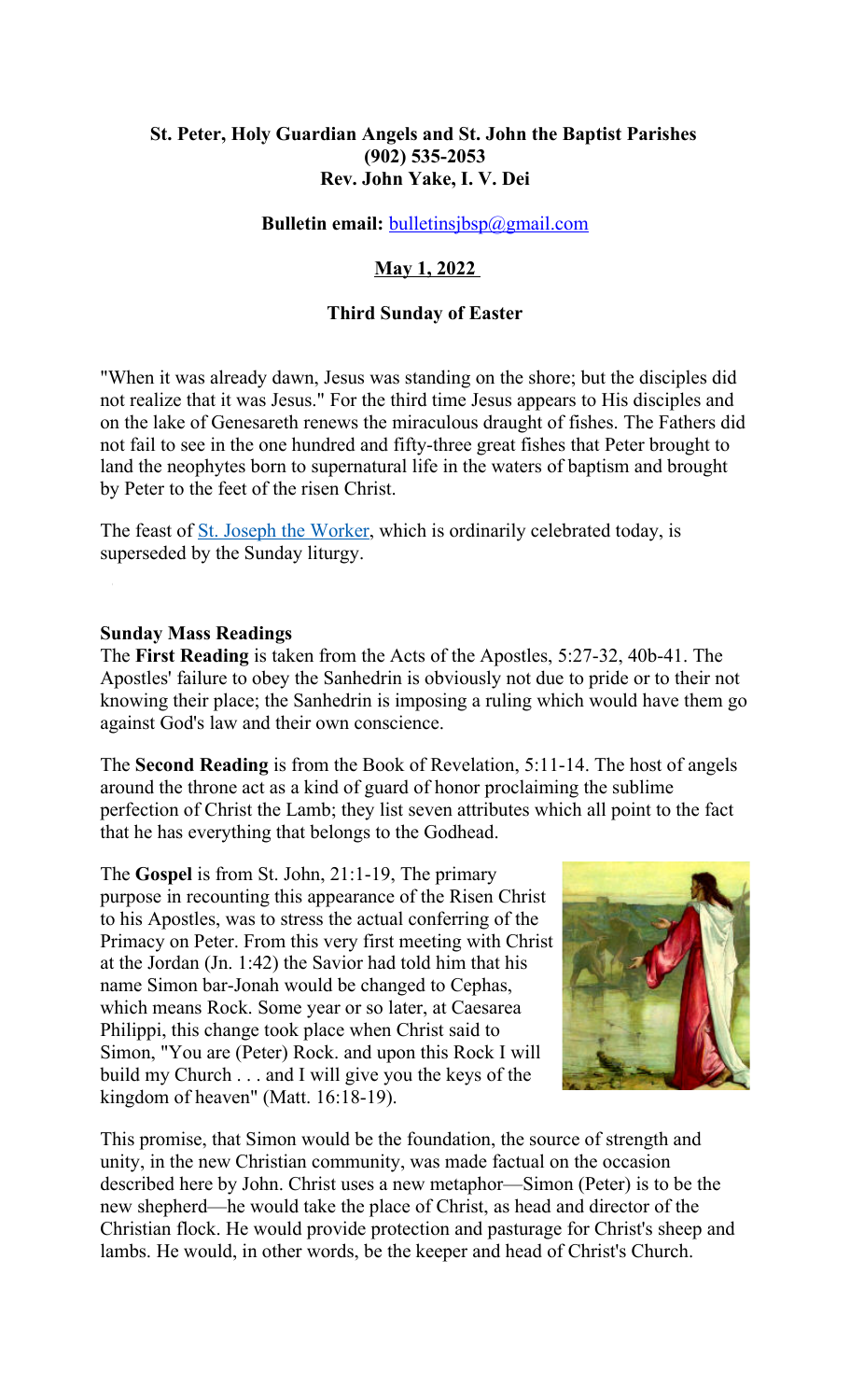That this position of authority was recognized by his fellow Apostles and by the first Christians, is evident in almost every page of the Acts—the book which describes the infant Church. It was Peter who presided at the election of Matthias, who succeeded Judas in the apostolic college (Acts 1:15-26): he gave the first Christian sermon after the descent of the Holy Spirit (2: 14-40); he worked the first recorded miracle wrought by any Apostle (3:1-11); he pronounced sentence on Ananiah and Sapphira (5:1-11); it was he who received the first Gentile convert into the Church (11:1-18) and it was he who defended Paul's action at the Council of Jerusalem (15:6-11).

In face of such evidence no serious historian can doubt but that the other Apostles and the first Christians saw in Peter the living head of the Church, the representative of Christ. The Church in the succeeding generations and centuries saw the successor of Peter, and the living representative of Christ in the occupant of the See of Rome, the bishopric held by Peter, when he was martyred for the faith. History is witness to this.

There were Christians who refused obedience to him, but not one of them claimed for himself the privilege of Peter and his successors. That the Church, the society founded by Christ to bring salvation to the world, should need a visible Head on earth, needs no further (and has not stronger) proof than that Christ himself saw it as necessary and arranged it accordingly. The power of the keys, given to Peter, were more necessary in the second and succeeding generations than in Peter's day, when the other Apostles were still alive. When Christ laid the foundation of his Church on a Rock. it was to be a Rock that would last as long as the Church. Peter died, but Peter's office will last until the last man goes to heaven. The Sheep and the Lambs of the twentieth and thirtieth centuries have as much need of pasturage and protection as, if not more than, those of the first century. Christ, our Savior and our Good Shepherd, provided for all time.

—Excepted from *The Sunday Readings*, Fr. Kevin O'Sullivan, O.F.M.

## **Sacrament of Baptism please call the office: Rev. John Yake, I.V. Dei**

# **Instructors for baptism:**

Mary Fougere, SJB 902) 535-2699 Rose Pâté, SP (902) 302-7011 Vera Doucette, HGA (902) 785-4018

# **Sacrament of Matrimony**

Please call Fr. Yake six months prior to the wedding date. Call Family Service of Eastern Nova Scotia to register for upcoming courses 902- 849-4772. Ask for Tasia Boucher, thoucher@fsens.ns.ca

# **Weekday Masses**

**Monday, May 2, 2022 Mass of the Resurrection + Josephine Marilyn LeRue SP 11:00 AM**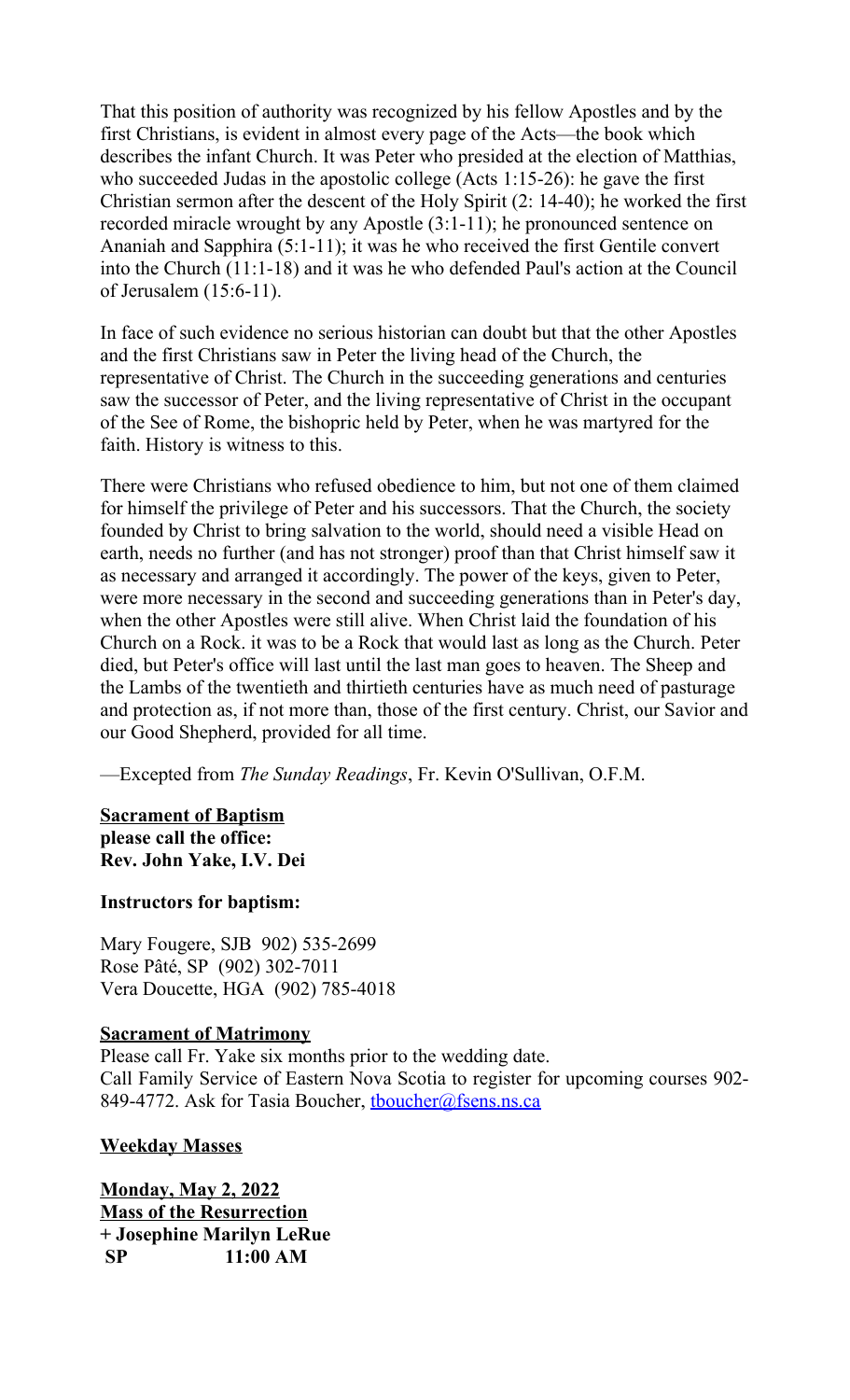**Tuesday, May 3, 2022 Mass and Burial SP 11:00 AM + Lois (Strader) Blakely**

**SJB 4:00 PM**

**Wednesday, May 4, 2022 SP 9:00 AM**

**Friday, May 6, 2022 HGA 11:00 AM**

**Saturday, May 7, 2022 SH 4:00 PM +Shirley (Sutherland) Pentecost**

**HGA 5:30 PM + Bea & John McGrath** 

**Sunday, May 8, 2022 SJB 9:00 AM + Wallace Casey**

**SP 10:30 AM +John Sutherland & Faye (MacMillan) MacKenzie**

# **Receipts**

#### **Holy Guardian Angels April 23, 2022**

| <u>ADIII 29, 2022</u> |          |
|-----------------------|----------|
| Envelopes & Loose     | \$810.65 |
| Candles               | 33.50    |
| <b>Share Lent</b>     | 50.00    |
|                       |          |

**Total \$ 894.15**

#### **St. John the Baptist April 24, 2022**

| \$730.00 |
|----------|
|          |
| 40.00    |
| 60.00    |
|          |

# **Total \$ 830.00**

| St. Peter's           |          |
|-----------------------|----------|
| <b>April 24, 2022</b> |          |
| Envelopes & Loose     | \$575.00 |
| Candles               | 32.00    |
| Good Friday           | 25.00    |
|                       |          |

| Total |  | \$632.00 |
|-------|--|----------|
|-------|--|----------|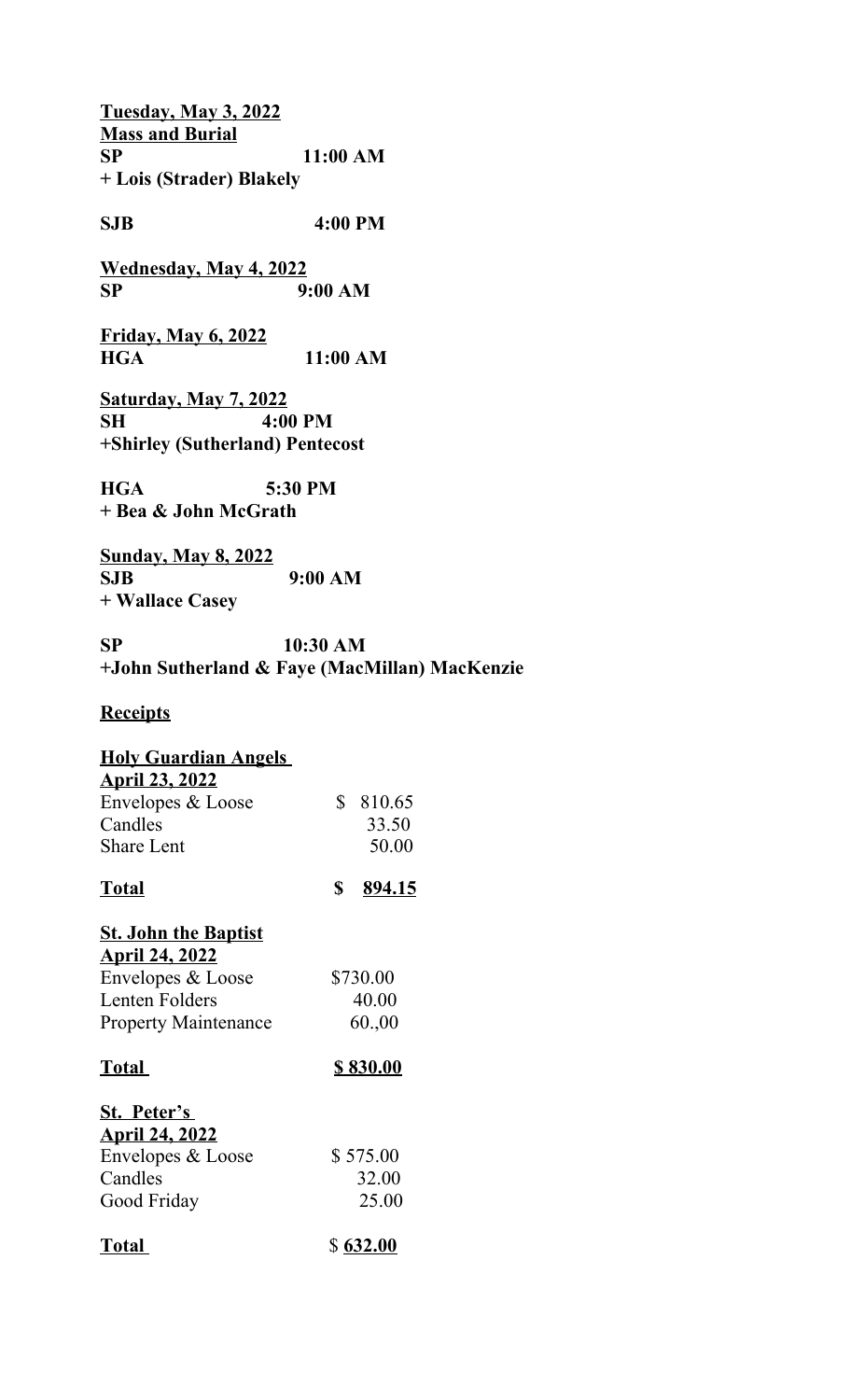# **COMMUNITY EVENTS**

**On Sunday, May 29, 3pm**, Dr. Michael McCarvill will be ordained to diaconate by Bishop Kirkpatrick at St. Marguerite Bourgeoys Church followed by a reception at St. Theresa Parish Hall. A new formation program for deacons is soon to begin.

**Wallace Martin Casey's memorial service and internment** will be at Aspy Bay United Church on May  $14<sup>th</sup>$ , 2022 at 11:00 AM. Lunch to follow at Cape North United Church hall in basement. Thank you **Edna Casey**

**Thank you to Alice Sampson, HGA,** for \$50 donation for flowers in memory of her parents, Victoria & Fred Sampson and to all others from SJB & SP who contributed for Easter flowers. Thank you very much.

**HGA**: L'Ardoise Acadian Festival meeting will be held on Sunday May 1 at 1:00 PM.

**HGA:** Holy Guardian Angels Parish's annual Cemetery Clean Up will take place Sunday, May 1st beginning at 1:00 P.M. Garbage bags and gloves will be supplied. Everyone welcomed.

**SJB:** Merchandise Bingo to be held on May 1st, 1:45 PM at the Tara Lynne Centre, River Bourgeois. Sponsored by the River Bourgeois Community Seniors Club.

**SP:** On May 3rd at 11:00am a mass will be celebrated for **Lois Blakely, daughter of Bess Strader (nee Mackenzie**.) Internment in the Church cemetery will follow and then a luncheon in the Cozy Corner. Friends and relations are welcome.

# **From the Diocese**

# **One-Day Market**

**May 28, 9am to 1pm**

**Sr Catherine Steele Centre, Stellarton**

(behind Our Lady of Lourdes Church, North Foord St., Stellarton)

Hosted by Our Lady of Lourdes CWL

Come visit our Vendors for an excellent array of crafts and products that will be sure to delight you.

We are featuring a display that will be sure to excite you as well! We have the BEST, BEST, BEST junk ever and lots of vintage items ready for your decor diva to explore. Our Book Store will be open, there will be a 50/50 Draw, Raffle Basket and Fun for all! Admission is free.

"The Mother of Sorrows Pioneer Shrine has been open for visitation throughout the winter.

The gift shop will be open from 1:00 to 4:00 pm every day starting on Sunday, May 1. Hours for the gift shop will be extended as of June 1 to 10:00 am to 4:00 pm.

The Shrine remains open daily for visitation.

Thank-you for your support and we look forward to seeing you again. Inquiries: 902-945-2221"

Thank-you Betty Ann Shrine Manager

# **Synod Update**

# **Pray Connect Share Your Story**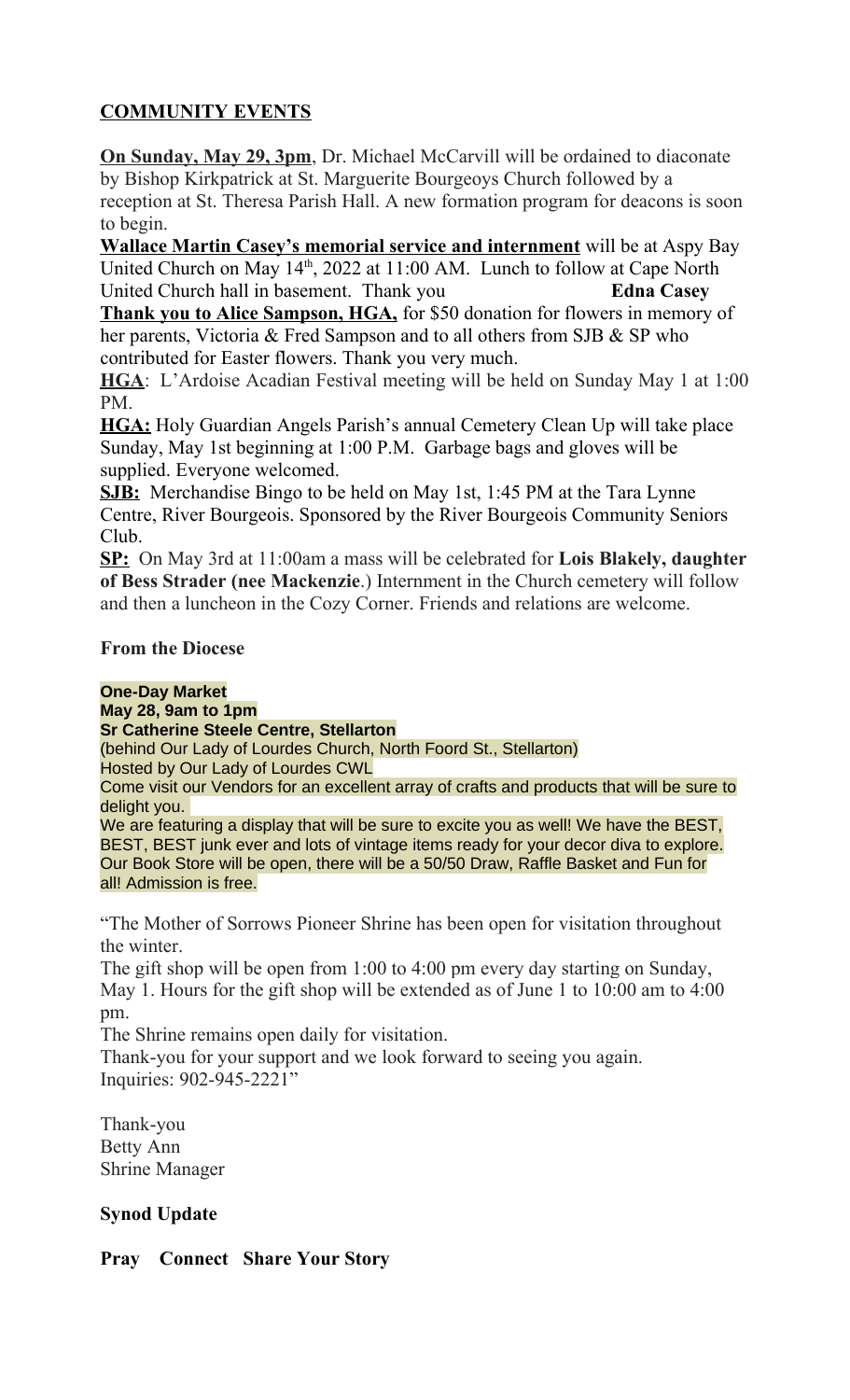Now through the end of May, at the invitation of Pope Francis, our diocese is among those worldwide engaged in Synod consultations and conversations, asking our faithful to share their stories, ideas and dreams for the church moving forward. Information gathered will be compiled in a report for review by regional and national bishops to be part of a national submission to the Synod of Bishops in 2023.

# **How can you engage in the Synod?**

- visit our website: [antigonishdiocese.com/listeningchurch](http://antigonishdiocese.com/listeningchurch)
- complete the online survey (link on the web page)
- send a submission to [listeningchurch@dioceseofantigonish.ca](mailto:listeningchurch@dioceseofantigonish.ca) or mail to : Listening Church, Diocesan Pastoral Centre, PO Box 100, Stn A Sydney NS. B1P 6G9

Questions or comments? Contact Communications Officer, Jennifer Hatt [jennifer@dioceseofantigonish.ca,](mailto:jennifer@dioceseofantigonish.ca) ph 902-759-2181 **Thank you** for journeying with us.